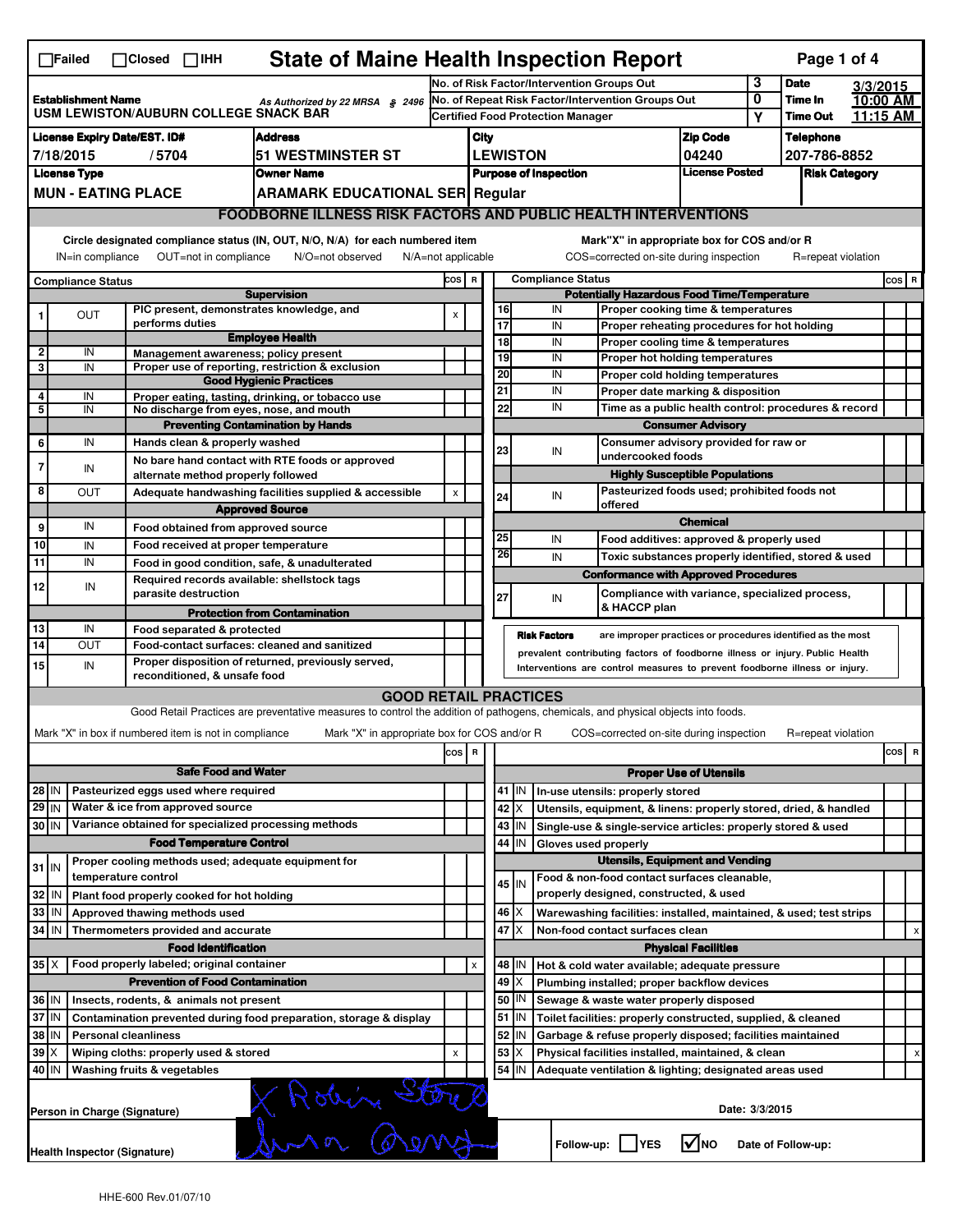|                                                    |                                            |      | <b>State of Maine Health Inspection Report</b> | Page 2 of 4      |                          |                                  |  |  |  |  |  |
|----------------------------------------------------|--------------------------------------------|------|------------------------------------------------|------------------|--------------------------|----------------------------------|--|--|--|--|--|
| <b>Establishment Name</b>                          |                                            |      | As Authorized by 22 MRSA § 2496                | 3/3/2015<br>Date |                          |                                  |  |  |  |  |  |
| USM LEWISTON/AUBURN COLLEGE SNACK BAR              |                                            |      |                                                |                  |                          |                                  |  |  |  |  |  |
| License Expiry Date/EST. ID#<br>7/18/2015<br>/5704 | <b>Address</b><br><b>51 WESTMINSTER ST</b> |      | City / State<br><b>LEWISTON</b>                | /ME              | <b>Zip Code</b><br>04240 | <b>Telephone</b><br>207-786-8852 |  |  |  |  |  |
| <b>Temperature Observations</b>                    |                                            |      |                                                |                  |                          |                                  |  |  |  |  |  |
| Location                                           | <b>Temperature</b>                         |      |                                                | <b>Notes</b>     |                          |                                  |  |  |  |  |  |
| 139                                                | hot holding                                |      |                                                |                  |                          |                                  |  |  |  |  |  |
| hot water                                          | 110 plus                                   |      |                                                |                  |                          |                                  |  |  |  |  |  |
| cooler                                             | 40                                         |      |                                                |                  |                          |                                  |  |  |  |  |  |
| sandwich batr38                                    |                                            | soup |                                                |                  |                          |                                  |  |  |  |  |  |
| large cooler                                       | 38                                         |      |                                                |                  |                          |                                  |  |  |  |  |  |



**Date: 3/3/2015**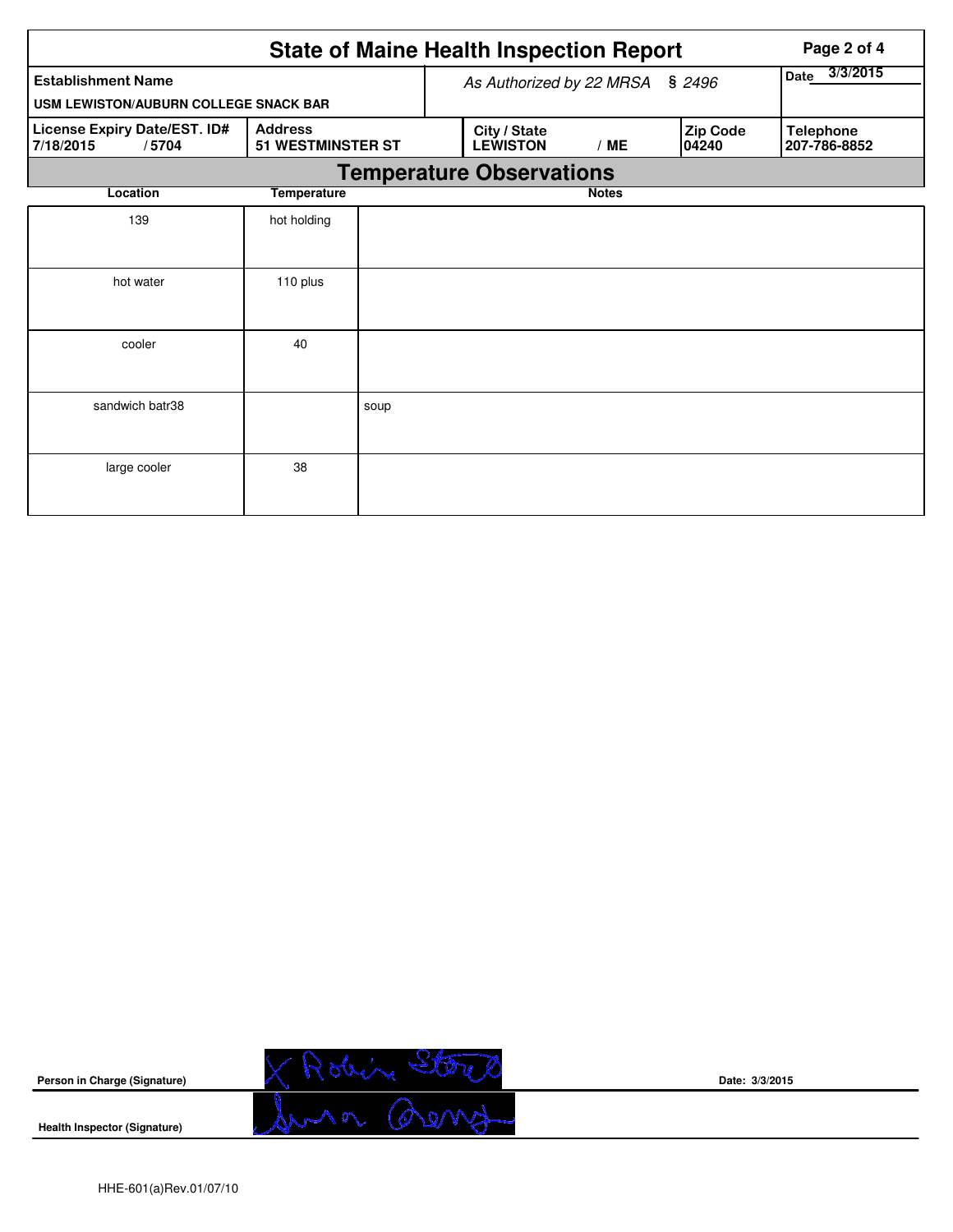|                                                                                                                                                                                                                          | Page 3 of 4                                                                                                                    |                                 |    |                          |                         |  |  |  |  |  |
|--------------------------------------------------------------------------------------------------------------------------------------------------------------------------------------------------------------------------|--------------------------------------------------------------------------------------------------------------------------------|---------------------------------|----|--------------------------|-------------------------|--|--|--|--|--|
| <b>Establishment Name</b>                                                                                                                                                                                                |                                                                                                                                |                                 |    |                          | 3/3/2015<br><b>Date</b> |  |  |  |  |  |
| USM LEWISTON/AUBURN COLLEGE SNACK BAR                                                                                                                                                                                    |                                                                                                                                |                                 |    |                          |                         |  |  |  |  |  |
| License Expiry Date/EST. ID#<br>7/18/2015<br>/5704                                                                                                                                                                       | <b>Address</b><br><b>51 WESTMINSTER ST</b>                                                                                     | City / State<br><b>LEWISTON</b> | ME | <b>Zip Code</b><br>04240 |                         |  |  |  |  |  |
|                                                                                                                                                                                                                          | <b>Observations and Corrective Actions</b>                                                                                     |                                 |    |                          |                         |  |  |  |  |  |
| Violations cited in this report must be corrected within the time frames below, or as stated in sections<br>8-405.11 and 8-406.11 of the Food Code                                                                       |                                                                                                                                |                                 |    |                          |                         |  |  |  |  |  |
| 1: 2-102.11.(A).(B): C: The person in charge could not demonstrate required knowledge, either by complying with this code and no critical violations<br>during this inspection or not having a current CFPM certificate. |                                                                                                                                |                                 |    |                          |                         |  |  |  |  |  |
|                                                                                                                                                                                                                          | INSPECTOR NOTES: pic did not answer question correctly regarding washing-rinsing and sanitizing dishes-corrected on site       |                                 |    |                          |                         |  |  |  |  |  |
| 8: 5-205.11.(A): N: Hand wash facility not accessible.                                                                                                                                                                   |                                                                                                                                |                                 |    |                          |                         |  |  |  |  |  |
| INSPECTOR NOTES: buckets in front of soap and paper towel holder corrected on site                                                                                                                                       |                                                                                                                                |                                 |    |                          |                         |  |  |  |  |  |
| 14: 4-601.11.(A): C: Equipment food-contact surfaces and utensils are not clean to sight and touch.                                                                                                                      |                                                                                                                                |                                 |    |                          |                         |  |  |  |  |  |
| INSPECTOR NOTES: clean pizza pans carbon build-up                                                                                                                                                                        |                                                                                                                                |                                 |    |                          |                         |  |  |  |  |  |
| 35: 3-601.11: N: Packaged food not properly identified.                                                                                                                                                                  |                                                                                                                                |                                 |    |                          |                         |  |  |  |  |  |
| INSPECTOR NOTES: labels needed all packages foods                                                                                                                                                                        |                                                                                                                                |                                 |    |                          |                         |  |  |  |  |  |
| 39: 3-304.14.(B).(1): N: Wiping cloths used for wiping counters and other equipment surfaces not held between uses in a chemical sanitizer.                                                                              |                                                                                                                                |                                 |    |                          |                         |  |  |  |  |  |
| INSPECTOR NOTES: must be kept in sanitizer buckets corrected on site                                                                                                                                                     |                                                                                                                                |                                 |    |                          |                         |  |  |  |  |  |
| 42: 4-901.11.(A): N: Equipment and utensils not being dried properly.                                                                                                                                                    |                                                                                                                                |                                 |    |                          |                         |  |  |  |  |  |
| INSPECTOR NOTES: dishes beed to be air dried install drying racks                                                                                                                                                        |                                                                                                                                |                                 |    |                          |                         |  |  |  |  |  |
| 46: 4-603.16: N: Correct rinsing procedures not being followed.                                                                                                                                                          |                                                                                                                                |                                 |    |                          |                         |  |  |  |  |  |
| INSPECTOR NOTES: no rinsing of dishes by person in charge                                                                                                                                                                |                                                                                                                                |                                 |    |                          |                         |  |  |  |  |  |
|                                                                                                                                                                                                                          | 47: 4-602.13: N: Non-food contact surfaces are not cleaned at a frequency necessary to preclude accumulation of soil residues. |                                 |    |                          |                         |  |  |  |  |  |
|                                                                                                                                                                                                                          | <b>INSPECTOR NOTES: clean door seals refrigeration units</b>                                                                   |                                 |    |                          |                         |  |  |  |  |  |
|                                                                                                                                                                                                                          | 49: 5-205.15: C: Plumbing system not properly maintained in good repair.                                                       |                                 |    |                          |                         |  |  |  |  |  |
| INSPECTOR NOTES: repair last bay of 3 bay sink leaking--within 10 days                                                                                                                                                   |                                                                                                                                |                                 |    |                          |                         |  |  |  |  |  |
| 53: 6-201.13.(A): N: Floor and wall junctures are not enclosed and sealed.                                                                                                                                               |                                                                                                                                |                                 |    |                          |                         |  |  |  |  |  |
| INSPECTOR NOTES: re-glue cove base where it is pulling apart from walls                                                                                                                                                  |                                                                                                                                |                                 |    |                          |                         |  |  |  |  |  |
| 53: 6-501.12: N: The physical facilities are not clean.                                                                                                                                                                  |                                                                                                                                |                                 |    |                          |                         |  |  |  |  |  |
| INSPECTOR NOTES: clean floors around wall edges an 3 bay sink                                                                                                                                                            |                                                                                                                                |                                 |    |                          |                         |  |  |  |  |  |
|                                                                                                                                                                                                                          |                                                                                                                                |                                 |    |                          |                         |  |  |  |  |  |
|                                                                                                                                                                                                                          |                                                                                                                                |                                 |    |                          |                         |  |  |  |  |  |
| Person in Charge (Signature)                                                                                                                                                                                             |                                                                                                                                |                                 |    | Date: 3/3/2015           |                         |  |  |  |  |  |
| Health Inspector (Signature)                                                                                                                                                                                             |                                                                                                                                |                                 |    |                          |                         |  |  |  |  |  |
|                                                                                                                                                                                                                          |                                                                                                                                |                                 |    |                          |                         |  |  |  |  |  |